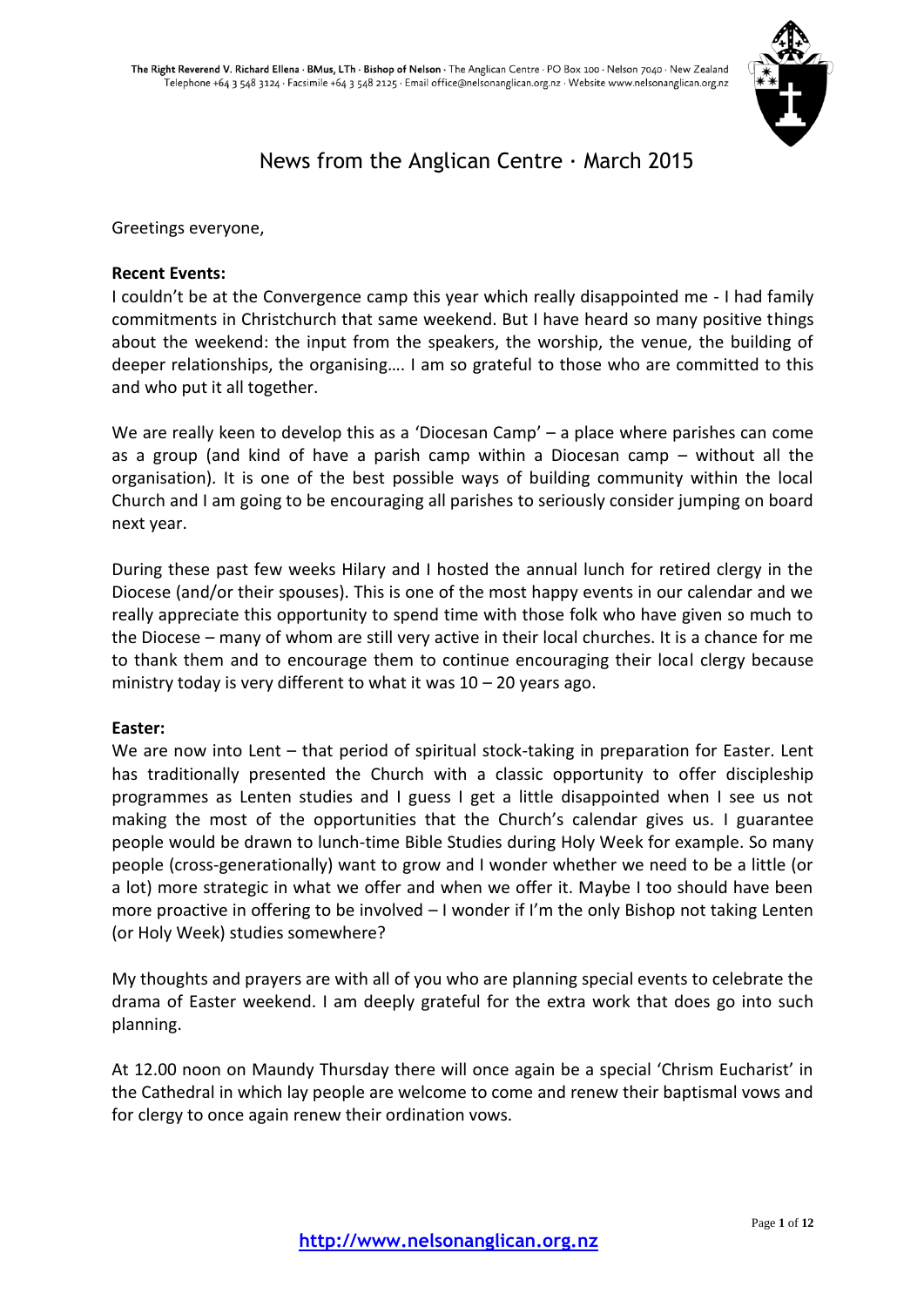# **People:**

Everyone will now be aware of Ian Pask's pending retirement as Diocesan Secretary. His contribution has been huge – he has so much knowledge about the functioning of the Church; employment issues, financial issues etc. I have deeply valued his presence and his partnership. I will say a lot more at his official farewell – as will others no doubt. His position has been advertised and we already have some expressions of interest.

Nathan Hughes has been appointed for the 0.25 position in the youth area – to fill those hours that Luke has picked up in the parish of Stoke. It's wonderful to have Nathan here. Nathan, (who is the son of Rev'd Charlie Hughes) and his wife Rosey (originally from Atawhai-Hira) and their two daughters are back home in Atawhai for a year (following Rosey's dad's sudden death a few months ago – and in preparation for heading away to mission work in Fiji. Nathan is extremely experienced and gifted in youth ministry and it's great to have him with us – even if it's only for one year.

# **Upcoming events:**

At the end of March I will be attending the conference of the Fellowship of Confessing Anglicans in Melbourne (together with Andrew Burgess, Greg Holmes and Nathaniel Petterson). It is a critical opportunity to network with other evangelical Anglicans within Australasia - and further abroad. We will look for an appropriate way of reporting back to you when we return.

# **Personal Stuff:**

A couple of weeks ago Standing Committee invoked clause 10a of the Diocesan Statutes to enable me to intervene in the musical life of the Cathedral. For the past couple of years I have been mediating with the choir – with the full support and encouragement of the Dean. But one or two events after Christmas have meant that I needed to be more proactively involved. The choir, as it has been, no longer exists. Instead I have cast a three-fold vision:

- 1. To create a Board to develop a Cathedral School of Choral Music to develop and train young voices.
- 2. To develop a chamber choir to sing the evensong services. In the interregnum (until a new Musical Director is appointed) I will be taking that choir.
- 3. To create a festival choir for those special occasions in the Cathedral's worship I will probably end up taking this for Easter.

At the first request for a chamber choir rehearsal last evening I had 18 people turn up – all totally committed to the development of evensong.

Please pray for the Cathedral – and for my role in it – particularly during the musical interregnum.

I am also chairing the Commission established by General Synod to develop and promote a Decade of Mission Advent 2015-2020 within the Church. In seeking to find out what we wanted to achieve for this decade, someone (on the commission) suggested that she wanted 'to see the Church make a radical recommitment to Jesus.'

This drew strong affirmation from around the room with the realisation that our mission – the Church's mission, God's mission will only happen when hearts are on fire for Christ – this is the energy that will inspire all the other 'marks of mission.' So with this as a possible primary goal – I'm willing to continue in this role and to see what is realised through it.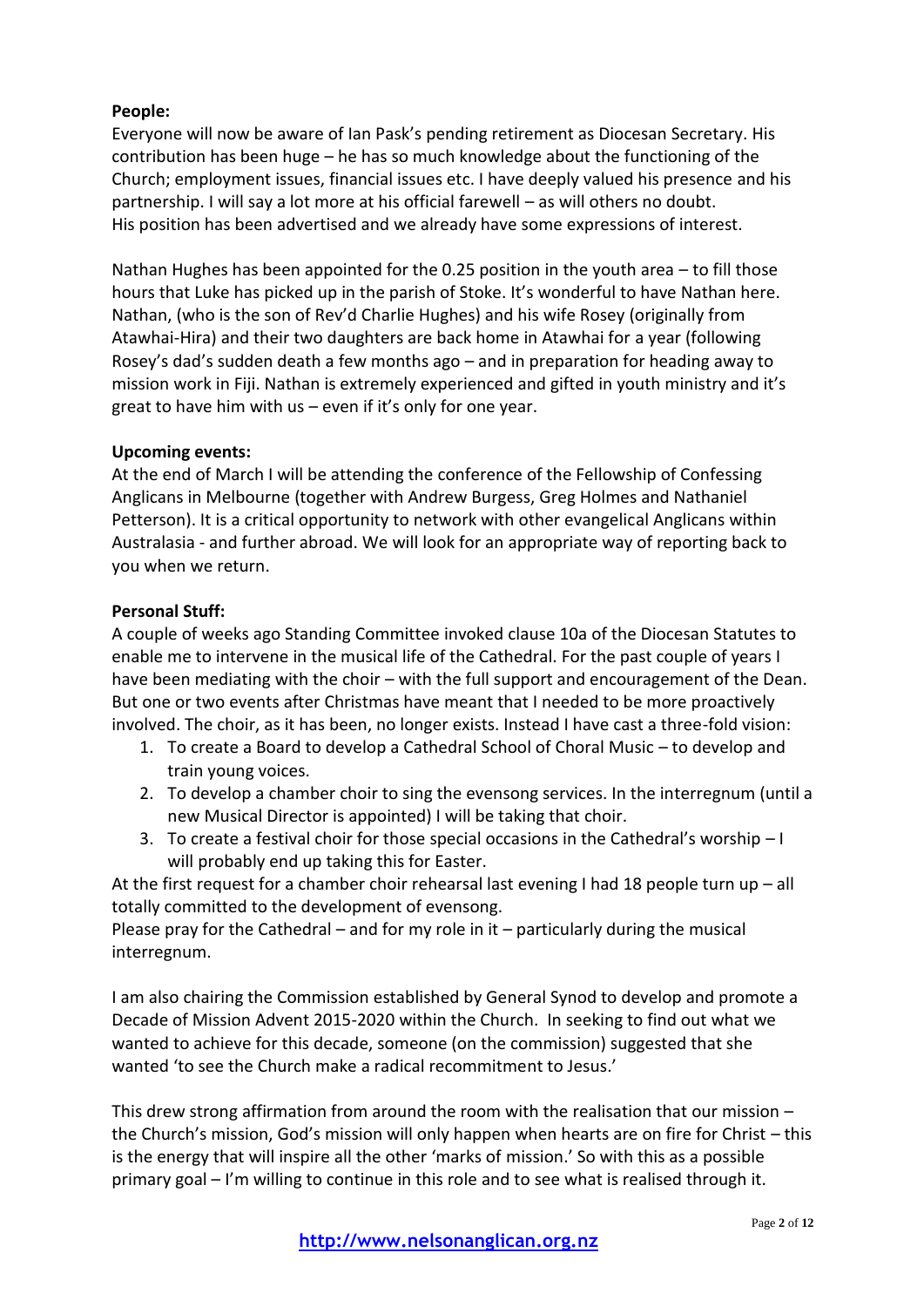And to also advertise the Common Life Missions Conference to be held at Kings College early October – with Dr Christopher Wright as the keynote speakers. As one of the communions foremost evangelical scholars on mission we need to support this Conference.

A longer Ad Clerum this time!

Much love to you all as you head into Easter.

+Richard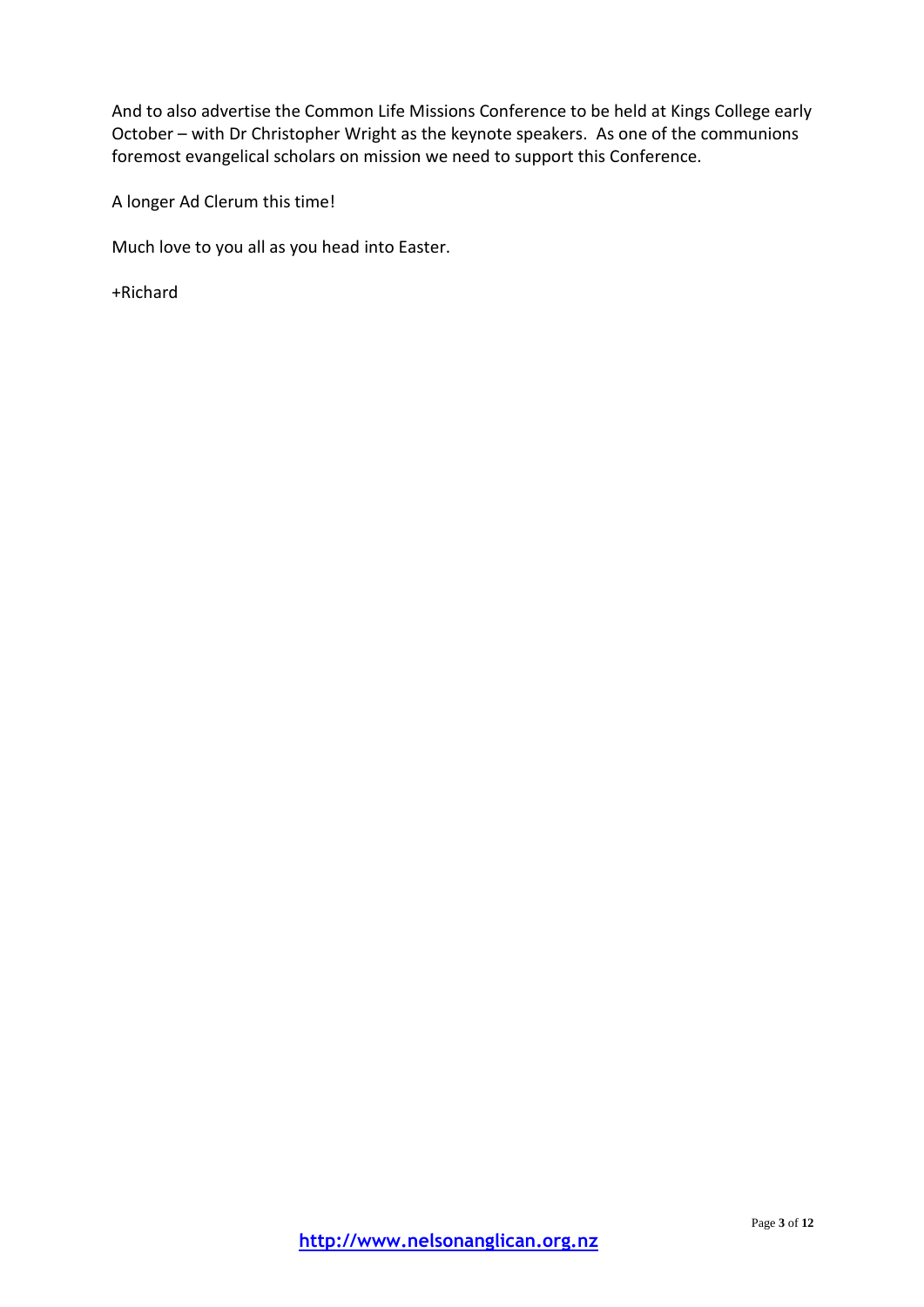# **EVENTS & NOTICES IN OUR DIOCESE & COMMUNITY**

(refer also to 'Ministry Education' for details of training events coming up)

**Maundy Thursday (Chrism Service) –** Clergy and Lay are invited to this service at the Cathedral. Thursday,  $2^{nd}$  April at mid day (12pm). There will be invitation during the service to renew ordination vows and baptism vows. Everyone is welcome.

**St John's College Trust Board Scholarship for funding in 2016** Application papers are now available for Scholarship Funding in 2016. There are two categories of Scholarship available: **1. Post Ordination; 2. Lay**. The application form covers both categories of Scholarship and is to be used for both initial and continuing applications. Completed forms must be with Bishop Richard no later than **Tuesday**, **2 June 2015**. For those seeking funding to assist with further study or for sabbatical/study leave, please ask Anita for a set of application papers. Email: [bishops.pa@nelsonanglican.nz](mailto:bishops.pa@nelsonanglican.nz)

**Reminder**: Churches need to ensure that their radio microphones are compliant with the changes the Government has brought in. These changes become effective on **11 March 2015**. The permitted frequency ranges are 502-606 MHz and 622-698 MHz. Some equipment will comply with these new rules, a few may be able to be modified but in many cases churches will have to buy new equipment to comply.

# **T4T Training – Bill Smith**

Church Army is bringing Bill Smith to run a training event on this excellent evangelism tool. Victory Parish April 18-19. For more details contact Kaye Dyer kaye@mightymessage.com.

**NZCMS Hui: Journey into Mission**: Join us for an evening of journeying through mission **7pm, Saturday 28th March 2015. At All Saints Church, 30 Vanguard Street**. 5pm is NZCMS AGM and 6pm shared meal. Presented by NZCMS in conjunction with All Saints Church. Featuring Phil & Becky Sussex, Natalie Downes, and Steve Maina.

# **Regional Deanery Retreats 2015:**

Waimea: 20-22 April | Marlborough: 4-6 May | Nelson: 15-17 June | Mawhera: 15-17 July. Vicars & Priests-in-Charge will be contacted shortly with more details.

# **Common Life Missions Conference (CLMC)**

Dear Church Leaders, Mission Motivators, and anyone interested in the mission of the church CLMC is held in NZ every four years. This year **October 6 – 9** @ King's College, Auckland.

 $\mathbf{I}$ Speakers include Rev Dr Chris Wright, mission partners from all areas of the globe and international presenters plus approx. 50 workshops exploring the 5 marks of mission. (Pray

that visas will be granted for all who have made commitments to come.)

I If you have been before, you will need no persuasion to go again.

Start hunting for flights and register at www.clmc2015.org.nz after March 1<sup>st</sup>.

I If you have not been before, this is your chance to be fed, encouraged, challenged and **i** inspired – God is at work in his world.

Accommodation:

п п

On-site for 450 people, (Mainlanders will be given top priority)

- & at Bishop Kito's Marae,10 mins drive from the venue,
- & via billets through Auckland church contacts

or at a hotel/motel of your choosing.

Please put this invitation in your church newsletters.

- Rev Dawn Daunauda
- Anglican Missions Board

**http://www.nelsonanglican.org.nz**

Page **4** of **12**

Ī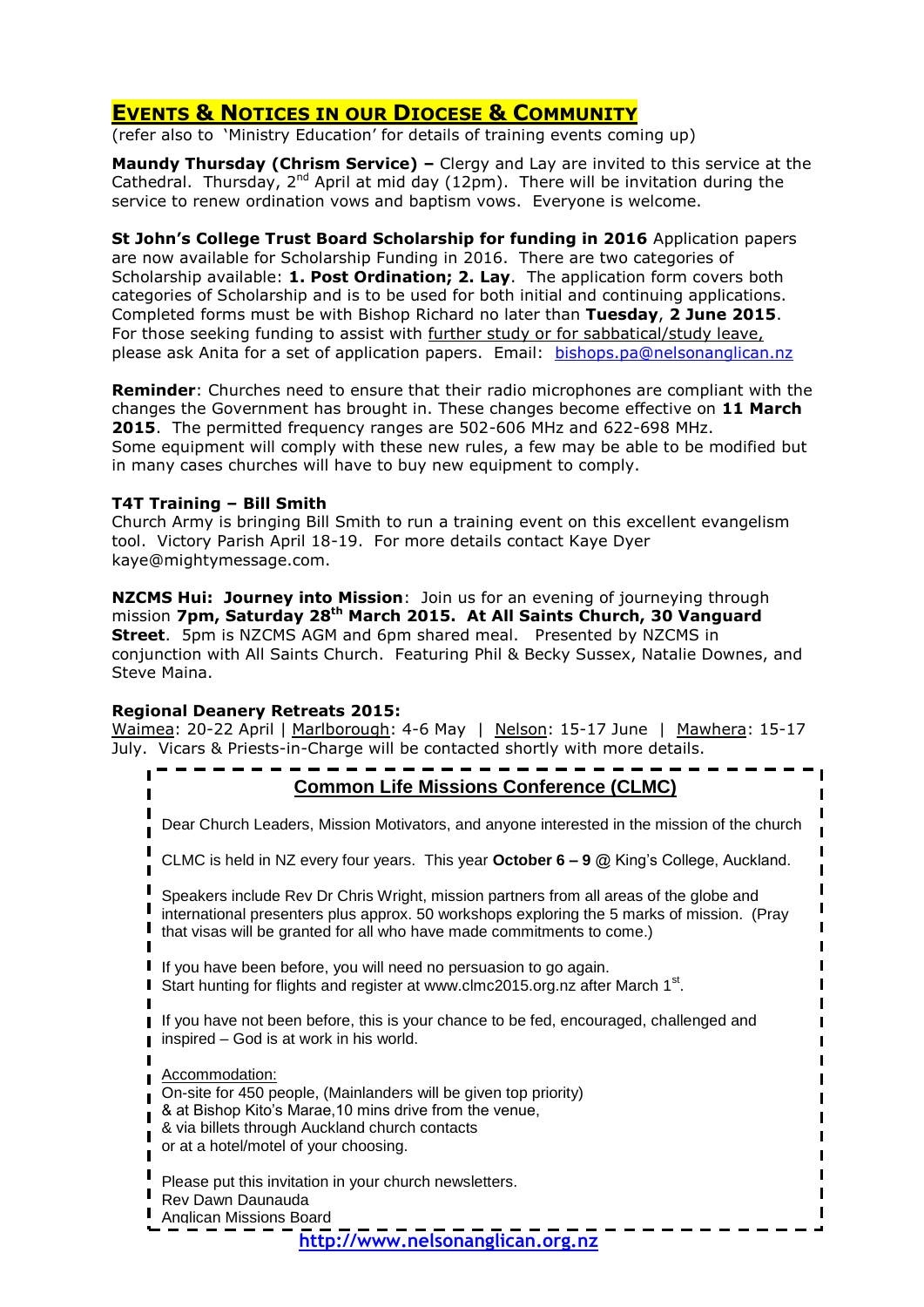# **MINISTRY EDUCATION**

### **TRAINING EVENTS**

# **EQUIP MINISTRY EDUCATION**

EQUIP is part of Diocesan ministry education and is designed at an appropriate for anyone to attend to learn about ministry skills. **Please advertise these in your parish and invite current and future ministry leaders to attend.**

### **Marlborough: (St Christopher's)**

- March 21: Unit 2 Handling the Bible
- June 6: Unit 4 Mission-Shaped Ministry
- September 5: Unit 10 Prayer (New)

### **Nelson/Waimea (St Stephen's Tahunanui)**

- May 2: Unit 2 Handling the Bible
- June 27: Unit 4 Mission-Shaped Ministry
- October 17: Unit 10 Prayer (new)

#### **Mawhera**

- May 16: Unit 2 Handling the Bible (St John's, Westport)
- August 1: Unit 4 Mission-Shaped Ministry (Holy Trinity, Greymouth)
- **October 31: Unit 10 Prayer** (New; St John's, Westport) **NEW DATE**

### **Post Ordination Ministry Development (POMD)**

- POMD is on a Thursday and starts at 10am (coffee from 9.30 unless stated).
	- March 26 Phil Trotter Mentoring
	- April 23 Funerals (Graham; include Funeral home visit Marsden House 9am start)
	- May 21 CFM+Youth<br>• June 18 Elder+Socia
	- June 18 Elder+Social
	- July 30 Prayer David Hollingsworth?
	- August 13/14 School of Theology
	- September No POMD Synod
	- November 6 (Friday) Willow Creek GLS2015 will have a group "Nelson Anglican" booking
	- November 19-20– Bishop's Retreat

# **CHURCH ARMY – APPRENTICESHIP IN EVANGELISM AND CHURCH PLANTING**

For details see<http://www.ca-nz.org/whatwedo/apprenticeship/>

### **Willow Creek GLS 2015**

In order to get a good group registration rate I have pre booked and set up a Nelson Anglican Group for the Nelson GLS, Friday Nov 6.

You can now register yourself and others from your church (lay and ordained) following the instructions below. You do not have to pay as this will be covered by Ministry Education.

<http://willowcreek.org.nz/product/gls-2015-conference-individual-rate/>

From here, you choose **Nelson**, number of registrations you want, then '**add to cart'**. Then enter the coupon code: **Nelson Anglican** '**Update cart'** – then 'proceed to **checkout'**, where you can enter you details and also details of any others you are registering at the same time.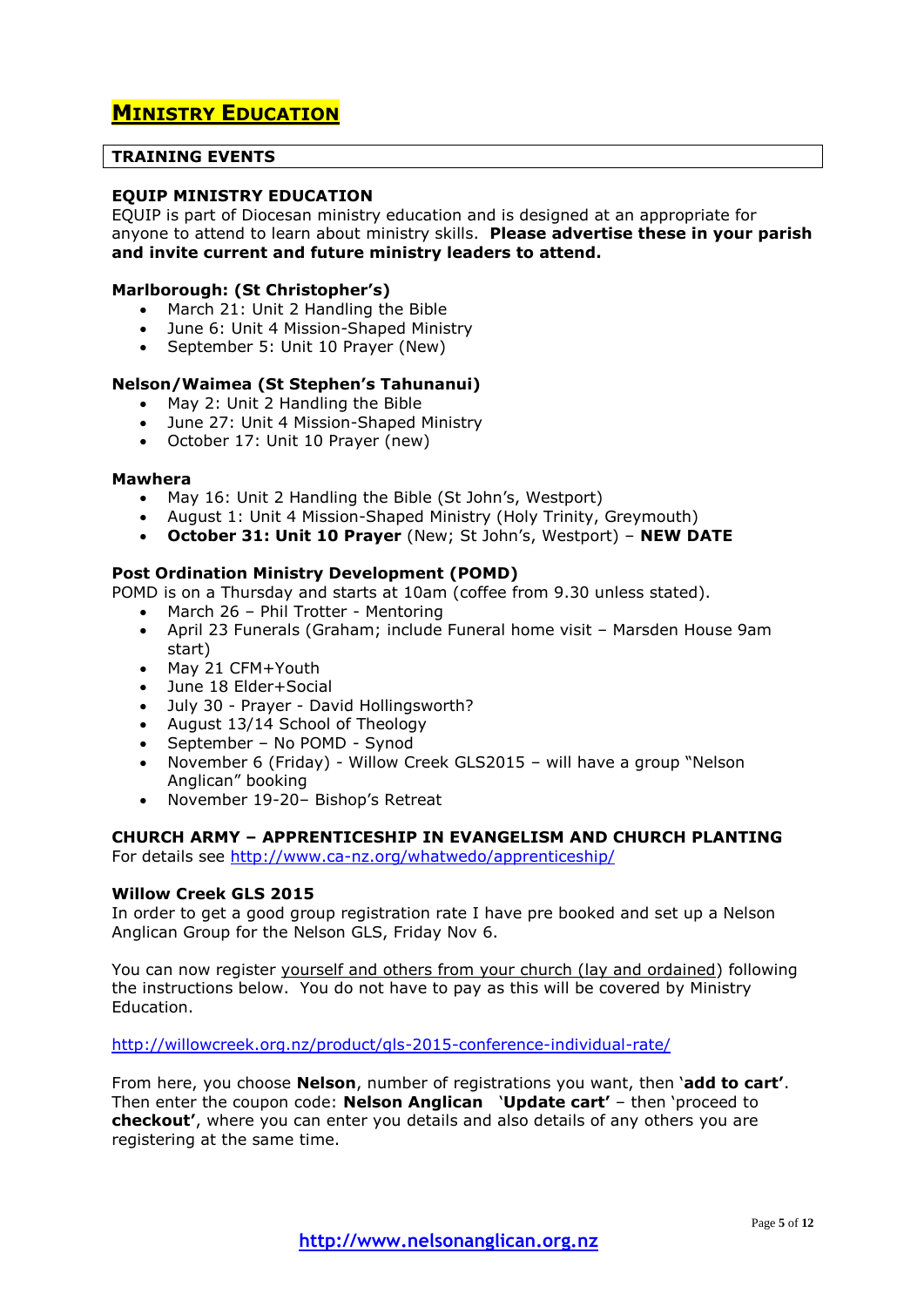# **T4T Training – Bill Smith**

Church Army is bringing Bill Smith to run a training event on this excellent evangelism tool. Victory Parish April 18-19. For more details contact Kaye Dyer kaye@mightymessage.com.

# **LIFEWAY INTERNATIONAL: Groups Matter Seminar**

*Groups Matter* is a discussion about the benefits of growing your small groups Bible Studies. Speaker is Michael Vidaurri. We will discuss how building strong small groups within your church will lead to:

- *1. Increased church growth*
- *2. Increased Christian maturity within your congregation*
- *3. Increased volunteers to help you carry out the vision God has placed within your heart*
- *4. Increased tithing/giving within your church*
- *5. Increased willingness of those within your congregation to share their faith more effectively with others.*

| <b>Groups Matter</b>    | <b>Groups Matter</b>       | <b>Groups Matter</b>       |
|-------------------------|----------------------------|----------------------------|
| <b>Hamilton</b>         | <b>Palmerston North</b>    | <b>Wellington</b>          |
| <b>DATE: March 3rd</b>  | <b>DATE: March 4th</b>     | <b>DATE: March 5th</b>     |
| <b>TIME: 7 - 9pm</b>    | $TIME: 7 - 9pm$            | <b>TIME: 7 - 9pm</b>       |
| <b>VENUE: Abbots</b>    | <b>VENUE: Hotel</b>        | <b>VENUE: Silverstream</b> |
| <b>Hamilton - Hotel</b> | Coachman                   | <b>Retreat</b>             |
| and Conference          | <b>To Register e-mail:</b> | To Register e-mail:        |
| <b>Centre</b>           | palmerston@manna.co.nz     | huttcity@manna.co.nz       |
| To Register e-mail:     |                            |                            |
| hamilton@manna.co.nz    |                            |                            |

# **RESOURCES**

# **NEW Resources now available.**

If you know of any good small group resources please let me know so we can update our supply. **EQUIP** DVDs are also available at Holy Trinity, Greymouth and St Christopher's, Blenheim for loan. **Please let your small group leaders know about these resources by passing this list on**.

| <b>NAME</b>                         | <b>TYPE</b> | <b>LOCATION</b> |
|-------------------------------------|-------------|-----------------|
| Network Course                      | <b>DVD</b>  | Anglican Centre |
| Survivors Guide to Hell Pt 2        | <b>DVD</b>  | Anglican Centre |
| Rob Harley                          |             |                 |
| Transformed - Rick Warren           | DVD-book    | Anglican Centre |
| Son of God Movie                    | <b>DVD</b>  | Anglican Centre |
| Missional Small Groups - Scott      | <b>Book</b> | Anglican Centre |
| Boren                               |             |                 |
| Making Small Groups Work - Henry    | <b>Book</b> | Anglican Centre |
| Cloud and John Townsend             |             |                 |
| Christianity Explored               | DVD+book    | Anglican Centre |
| Discipleship Explored               | DVD -book   | Anglican Centre |
| Soul Handbook - Older teens/Young   | DVD-book    | Anglican Centre |
| Adults (Christianity Explored youth |             |                 |
| series)                             |             |                 |
| CY (11-14yr; Christianity Explored) | <b>Book</b> | Anglican Centre |
|                                     |             |                 |
| Animate "Practices" - Children      | $DVD+book$  | Anglican Centre |
| Ministry Resource - Spiritual       |             |                 |
| Practices. Spark House Publications |             |                 |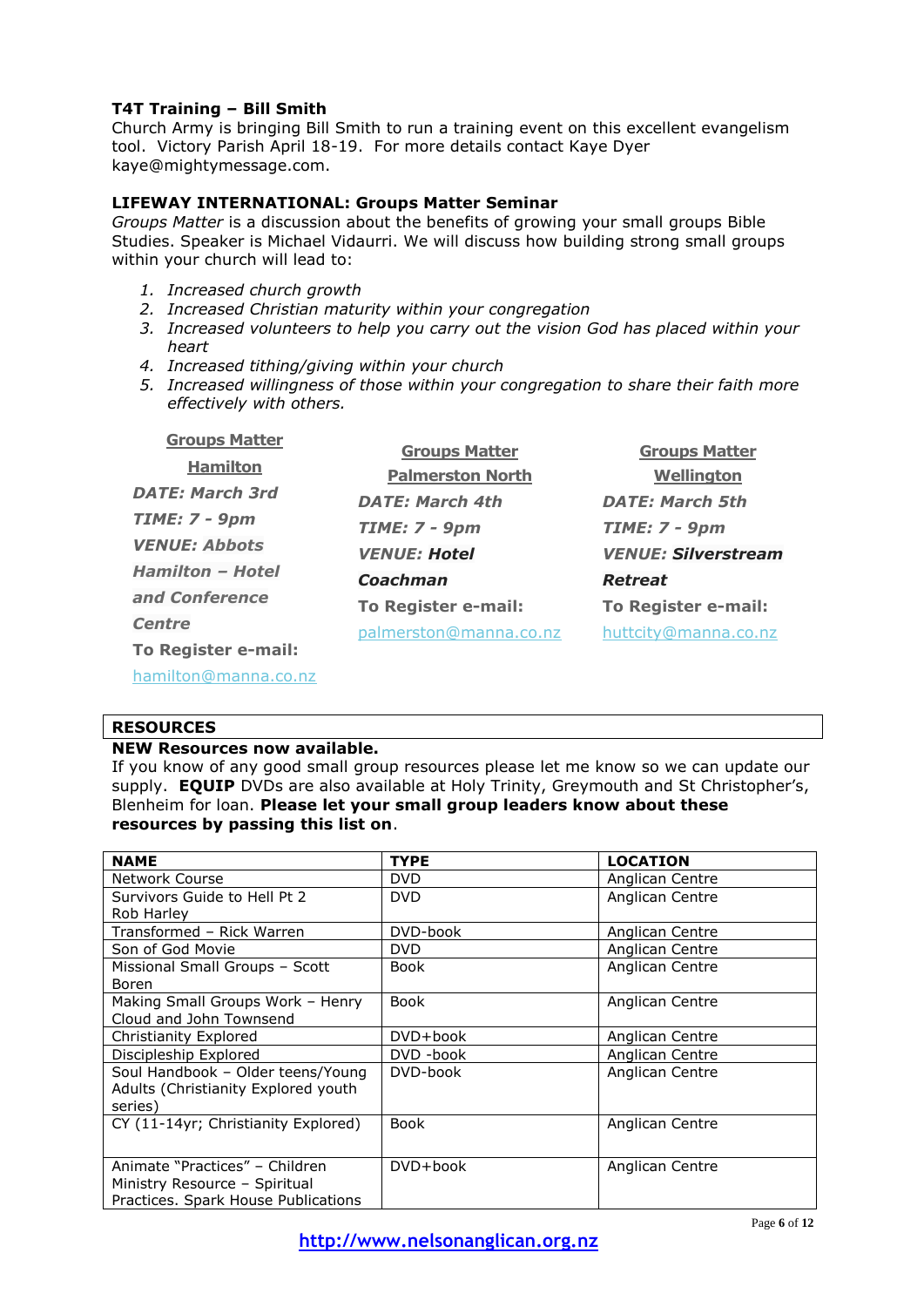## **Online: via BTC/ Diocesan websites "Resources" sections.**

BTC has now established a platform to make video presentations available at [www.bishopdale.ac.nz/resources.](http://www.bishopdale.ac.nz/resources)

# **Questions on Theology and Science**

**BIOLOGOS** is an organization founded by Francis Collins, of dedicated evangelicals committed to the relationship between the Christian faith and science. They have a new site for "pastor resources" which has very good resourcces for many of the difficult questions people ask. Check it out http://biologos.org/news/september-2014/newpastor-resource-Centre.

**ISCAST** (Institute for the Study of Christianity in an Age of Science and Technology) is an Australian organisation (with many NZers and expats) dedicated to exploring the interface between science and the Christian faith. Its membership consists of scientists, theologians and professionals with standing in their own fields and a commitment to the Christian faith. Their website has many good resources that tackle many questions about science and faith. See http://www.iscast.org.

### **InterChurch Bioethics Council.**

The **InterChurch Bioethics Council** (ICBC) is composed of appointed representatives from Anglican, Methodist and Presbyterian Churches for the purpose of addressing crucial ethical issues in NZ relating to bioethics [http://www.interchurchbioethics.org.nz.](http://www.interchurchbioethics.org.nz/)

God Bless graham@bishopdale.ac.nz

# **SOCIAL SERVICES ENABLER**



Greetings folks, A gentle reminder to be starting to prepare your **accountability reports** which are due with myself and/or Deborah Oliver **by 31 March**. These reports are due for any parish ministry grants made from Diocesan social services trust funds or from Tindall Foundation grants. These are ACCT, Mary Foster-Barham trust project funds and OPMF (Older Persons' Ministry fund). The form is available on the diocesan website under Resources - Grants and Funding.

Please note that for Tindall Foundation grants there is another (very straightforward) accountability form also required (this is for the Anglican Care Network who is the fund manager) and it may be found on the last page of the application form (also on the website). Diocesan Accountant Merryl Hodgson will be in touch during March to advise the financial details of your grants.

Accountability forms need to be passed by your Vestry or management team and evidence should be submitted with the form.

The ACCT committee devotes the April meeting to these reports and finds them very helpful as they provide insight into the effectiveness of a particular parish ministry and future direction and plans. Your co-operation is requested to get them in on time and without further prompting please as there are quite a number to collate. We'll be very grateful! Thank you.

Please don't hesitate to get in touch if you need help to complete them. Stay blessed!

Gerrie Mead Social Services Enabler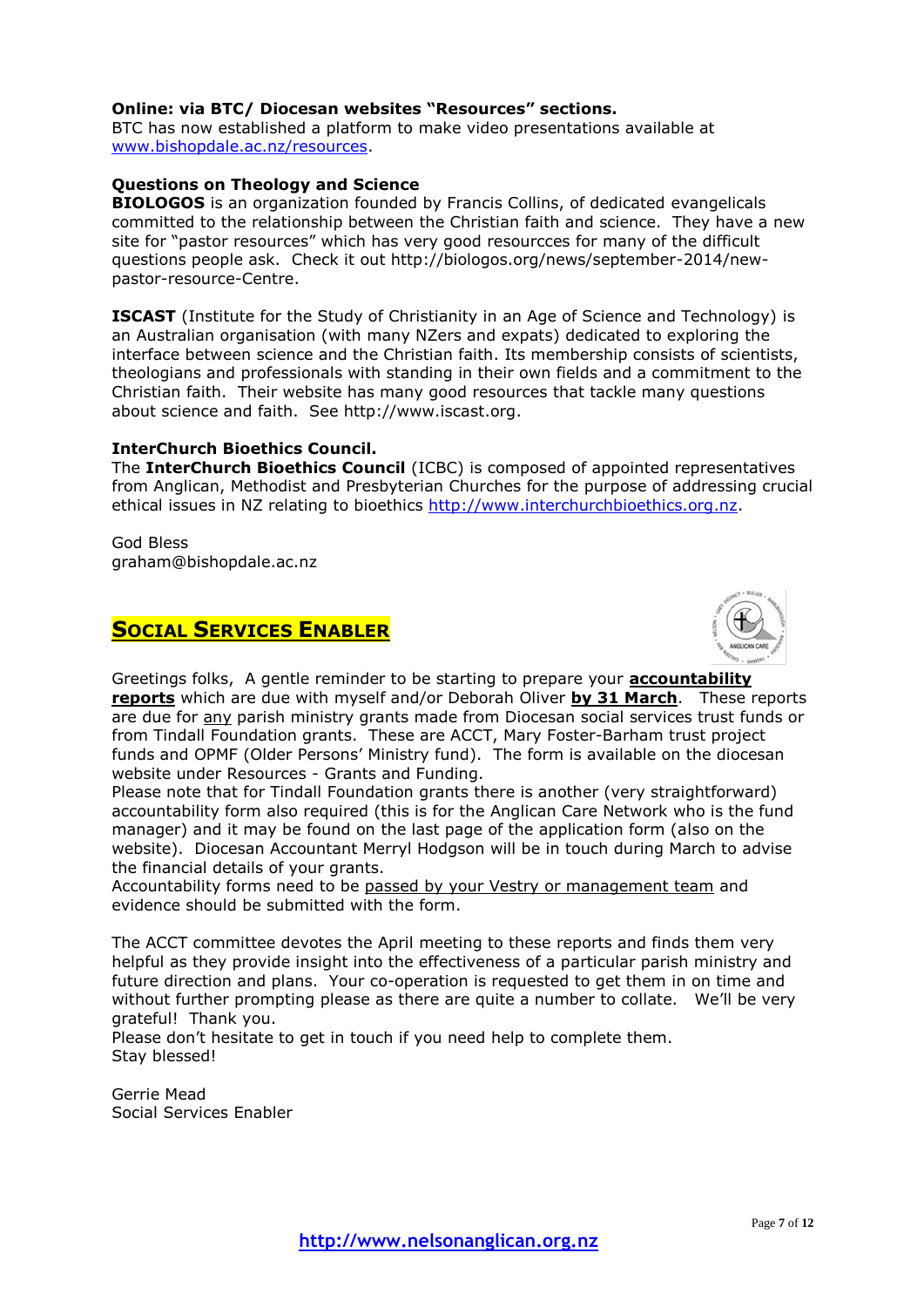# **ENABLER FOR OLDER PERSONS MINISTRY**

This year a number of parishes (not all) need to re-apply for a grant from the Older Persons Ministry Fund. If you are one of those parishes you would have received a letter from me already. As part of my support for you I am beginning to make plans to speak at Vestry meetings over the next few months so that we can discuss progress of your respective older persons' ministries and maybe dream dreams together about the future.

Thank you to those parishes who have already 'booked' me to come and preach for you. To preach the Word of God is the highest of privileges and is something I never tire of doing. Do you want me to preach for you? Just get in touch because the answer would be a resounding "YES – please!"

I am planning the presentation of Modules II and III of the Certificate in Pastoral Care of Ageing People with the Revd Anne Russell-Brighty who came to Nelson to teach Module I last year. These are the dates we have agreed on:

Module II (part  $1$ ) – 5th and  $6<sup>th</sup>$  June; Module II (part 2) –  $19^{th}$  and 20<sup>th</sup> June.

Module III (part  $1$ ) – 9<sup>th</sup> and  $10^{th}$  October; Module III (part 2) –  $23<sup>rd</sup>$  and  $24<sup>th</sup>$  October.

If your OPMF funded worker attended the course last year, please ensure they have these dates. I will be writing to them separately to inform them. Please don't forget that the costs for the course come out of the OPMF budget for training for each worker.

For parishes in the Nelson/Tasman area, please remember to advertise the forthcoming Senior Citizens Expo which is being held at the Headingly Centre in Richmond on March  $27<sup>th</sup>$ . The Expo will be opened by the new Minister for Senior Citizens, Maggie Barry. Please see the poster for details (attached with this email).

Charles Tyrrell

The Very Reverend Charles Tyrrell QSO

# **CHILDREN AND FAMILIES MINISTRY (CFM)**

# Stand Together

A **CAMP** for 10 – 12 year olds Friday 10 April (6pm start) To Sunday 12 April (2pm finish), \$80.00 Bridge Valley Adventure Centre, 28 Moore Road, RD 1, Wakefield For more information contact: Sue Fallow (CFM Enabler) email: [cfm@nelsonanglican.nz,](mailto:cfm@nelsonanglican.nz) ph: 548 3124

**Kneckt-** Children and Families Networking group

*Theme: Easter/ Building a high performance team*

Nelson Deanery: Tuesday March 17, St Stephens, Tahuna.10am to 11.30am Waimea Deanery: Week of 23-27 March. 6-8pm Details will be sent to all CFM Ministry Leaders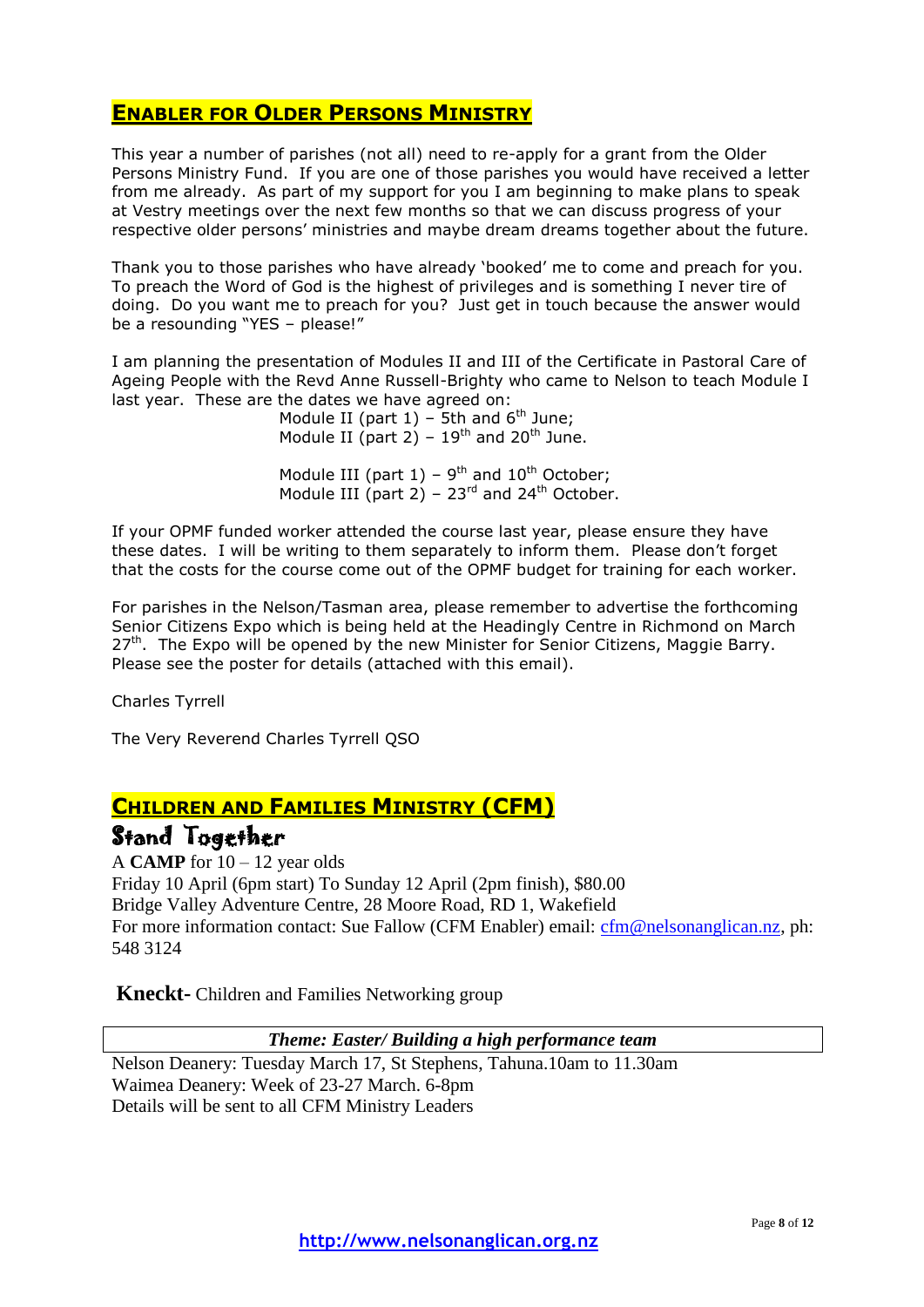# **Safe Here-**

*Module 1:* Nelson/Waimea - Thursday 26 March, 1-2.30pm- Venue: TBC Marlborough- Renwick, 6-8pm, May *Module 2:* Nelson/Waimea – Thursday April 23, 1-2.30pm Marlborough- Renwick, 6-8pm, June *Module 3 & 4:* Mawhera- Saturday 18 April, 9-12.30- Westport Nelson/Waimea- *Module 3-*Thursday May 7, 7-8.30pm; *Module 4-* Thursday May 14, 7- 8.30pm

Sue Fallow, CFM Enabler. [cfm@nelsonanglican.nz](mailto:cfm@nelsonanglican.nz)

# **YOUTH COORDINATOR**

**Hi everyone** and welcome to a new year of youth ministry in the Nelson Anglican Diocese! I'm excited to see how God will shape things this year as we continue to raise up the next generation with a passion for Christ together.

What can we expect this year? Nelson Anglican Youth will be continuing to support and resource our youth leaders and encourage youth ministry on the ground where you are, as well as assisting your cause by running or assisting with quality events such as: Charge Leadership, Easter camp, Nelson / Waimea combined youth group nights, Band camp in July, The Abbey in August and of course Spring camp happening over Labour weekend.

I look forward to catching up and seeing how your holidays have been over the term ahead and hearing some stories. Until then - all the best for the start to your youth ministry - I'll be praying for you.

# **2015 Calendar planning**

Below are the dates of things happening this year. Remember to keep the below in mind as you start working on your plans for 2015 ;) You will find details for events on the Youth web site.

# **Other events to keep in mind (More details as the year progresses)**

- > Combined youth group nights per term (Nelson / Waimea)
- > Possible new initiatives for young adults later this year
- > A Diocese overseas mission trip for youth and youth leaders scheduled for 2016

#### \_\_\_\_\_\_\_\_\_ **TERM 01**

- 20-22 FEB Convergence camp in Kaiteriteri
- 00-25 FEB Charge Marlborough
- 00-26 FEB Charge Nelson / Waimea
- 00-13 MAR Combined Nelson / Waimea youth group night

26 MAR 'Mentoring youth' with Phil Trotter at POMD

### **(SCHOOL HOLIDAYS)**

02-06 APR Easter camp - Spencer Park - Christchurch

10-12 APR Intermediates camp with Sue Fallow

#### $\overline{\phantom{a}}$ **TERM 02**

00-29 APR Charge Marlborough

00-30 APR Charge Nelson / Waimea

22-24 MAY 40 Hour Famine weekend

13 JUN Op Shop ball (Combined youth groups night)

00-24 JUN Charge Marlborough

00-25 JUN Charge Nelson / Waimea

**(SCHOOL HOLIDAYS)**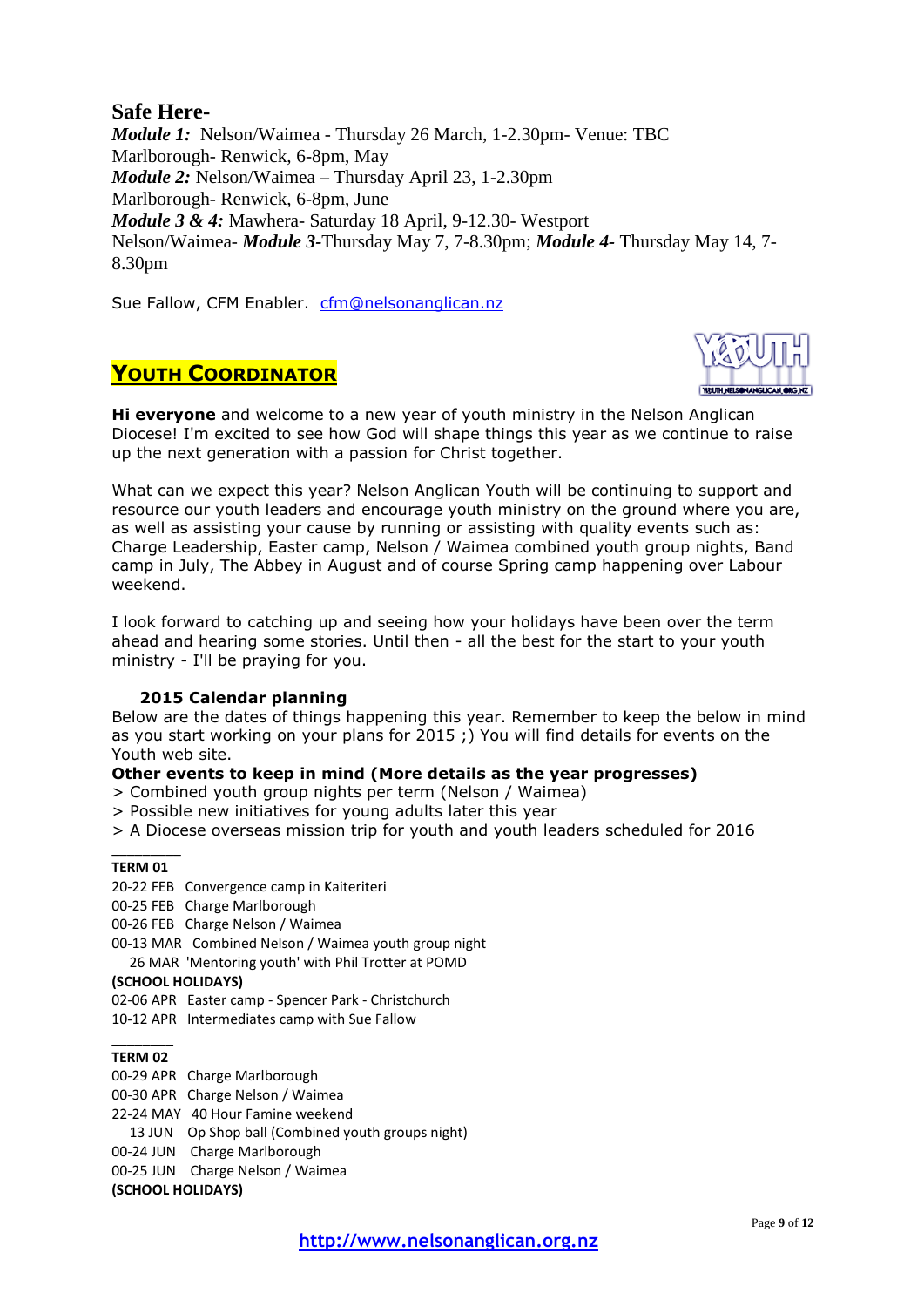#### 10-13 JUL Band camp at Bridge Valley

#### \_\_\_\_\_\_\_\_\_ **TERM 03**

28-30 AUG The Abbey - National Anglican Youth leaders conference 17-19 SEP Synod in Westport (with youth breakfast)

#### \_\_\_\_\_\_\_\_\_ **TERM 04**

23-26 OCT Spring camp (Labour weekend) 00-12 DEC Shed ball in Greymouth

**Introducing Nathan Hughes...**This year the Diocese has employed a Youth staff - a Mr Nathan Hughes, to assist with our key events and to work on some possible new young adults initiatives. Nathan will be employed 10 hours per week and available to contact via email by the end of the week. Although hailing from Auckland, he's married to Rosey, a Nelson girl, and they have two daughters - Ruby and Eva, He's previously been a youth pastor in Anglican and Baptist circles and has a passion for overseas mission. Nathan will be assisting Luke with Charge this term so you'll get a chance to meet him and say hi.!

Nathan Hughes **-** E **[youth.assist@nelsonanglican.nz](mailto:youth.assist@nelsonanglican.nz)** PH **021 110 3322**



#### **Southern Easter Camp!**

It's that time of year when hot cross buns start appearing in the supermarket which means that Easter Camp is near - in fact only 7 weeks away!

For those who still may be unaware, Easter Camp is a huge camp run by the CYS crew in Christchurch which sees around 4500+ youth and youth leaders head to Spencer Park for an amazing long weekend - featuring top notch guest speakers, Satellite band, entertainment, pop up cafes and a great vibe for those checking out what this Jesus thing is all about.

### **> Thursday 2 April - Monday 6 April / Spencer Park / Christchurch area > \$145 early bird (Before 5pm Monday 16 March) > \$155 normal bird (By 5pm Friday 27 March)**

**If you're keen to head down this year** there will be a Nelson bus taking groups who have registered again as per year last year with the aim of travelling and camping together as a Nelson Anglican Youth group. If youth leaders would like to be part of the bus trip, you will need to:

1) Register your parish separately with Easter Camp on their website

2) Let us know you're planning to come on the bus (seats are limited)

3) Ensure your youth are paid up and have their info from Easter camp

4) Cover your travel costs (A subsidised bus package will be put together soon!) Easter Camp website - <http://www.eastercamp.org.nz/register/> **LUKE SHAW:** OFFICE +64 035483124 MOBILE +64 0212772186 [Email:youth@nelsonanglican.nz](mailto:youth@nelsonanglican.org.nz)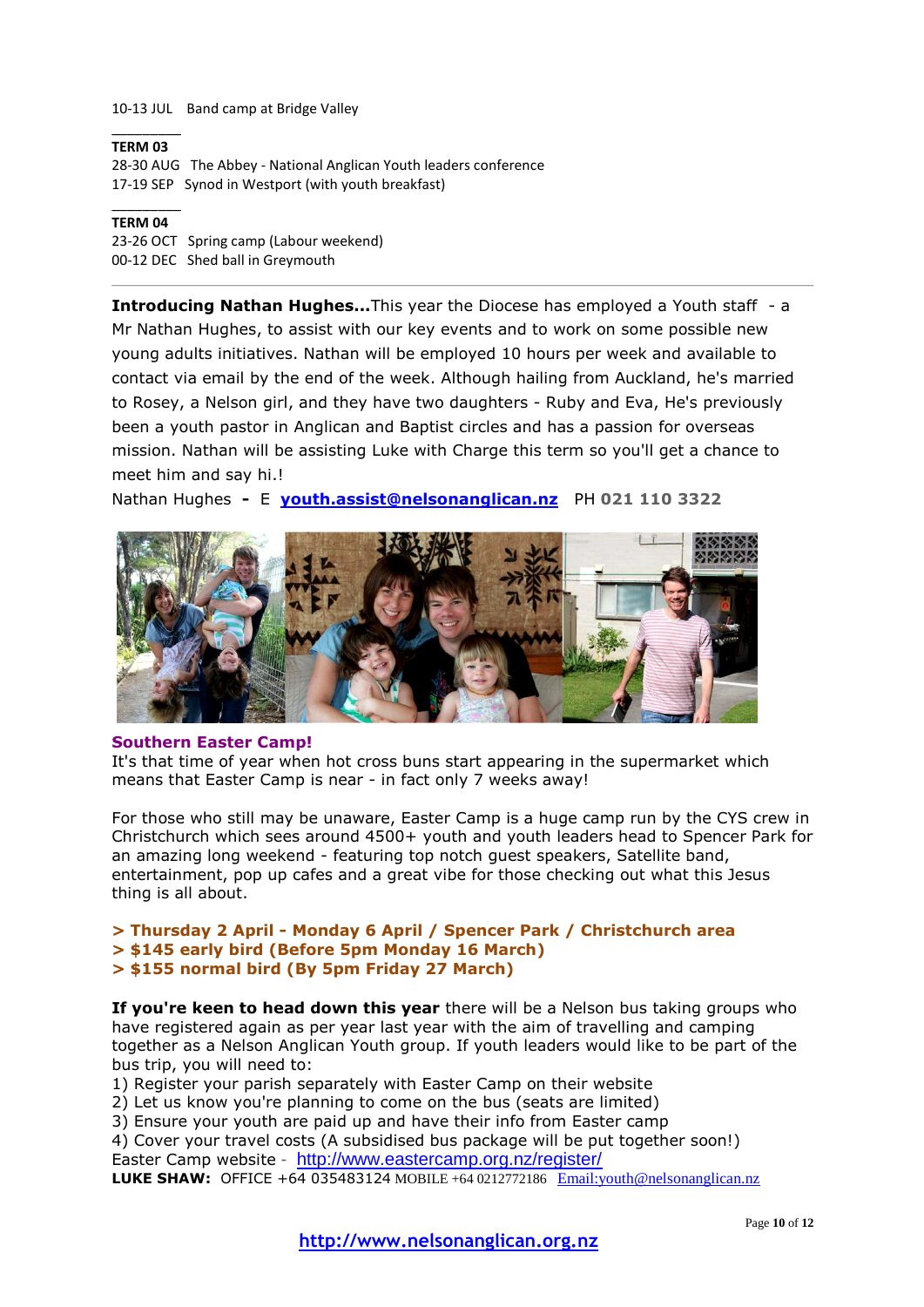# **BISHOP SUTTON LIBRARY**

**A Brief Book Review**: Alan Hirsch and Tim Catchim: *The Permanent Revolution: Apostolic Imagination and Practice for the 21st Century Church.*2012, CA Jossey Bass.

*"The Permanent Revolution* is the definitive book when it comes to understanding apostolic ministry today and it is an imperative read if you want to develop a deeper movemental mindset….Hirsch and Catchim successfully make the case that the Church of Jesus Christ has been designed with "built-in, self-generative capacities" for world transformation. They contend that if we can recapture the dynamics of apostolic movement, built on the fivefold ministry, (apostles, prophets, evangelists, pastprs, teachers) then we can become a part of the permanent revolution empowered by God himself." J R Woodward

This book has been purchased by The Bishop Sutton Library at Bishopdale College and is available for loan to all. Contact: [librarian@bishopdale.ac.nz](mailto:librarian@bishopdale.ac.nz) ph 5488785, ext 4

Please let me know if you would like to borrow any of these books. And if you have come across a book you would like us to purchase for the library, please let me know. Elizabeth Dooley - Librarian Tel. (03) 548 8785 | Email : [library@bishopdale.ac.nz](mailto:library@bishopdale.ac.nz)

# **GENERAL NOTICES**

**Ellel Ministries (NZ)** – Ellel Ministries is a worldwide non-denominational Christian organisation with a vision to equip the local church to bring God's healing to people. The aim is to grow effective disciples by helping to identify and remove blockages to waling in our true identity and destiny in Christ. For more information on the NZ Ellel ministry and programme of events in Christchurch for 2015 contact Paul or Jillian Larsen-Robertson on 021 269 8384 or info.newzealand@ellelministries.org



**Be Still** – We all need a place of sanctuary – an oasis where we can be refreshed, healed and nurtured by Christ. This book of prayers, images and blessings by Rev Iain Gow (Auckland Diocese) & Nat Tate.

The cost is \$12.00 inclusive of postage.

An initial order can be made through Iain's email: [gow.iain@yahoo.com](mailto:gow.iain@yahoo.com) at \$12.00 inclusive of postage or equally it can be bought from Castle Publishing whose web-site is:

<http://www.castlepublishing.co.nz/be-still.html>

**Pilgrimage to Israel and Jordan 2015**, with Rev Mike Hawke - Last year's Pilgrimage to Israel and Jordan was full and a number missed out so we are doing it again this year – May 13-28. Register your interest at [Lynda@innovtive-travel.com](mailto:Lynda@innovtive-travel.com) or pho 0212577741 or toll free 0508100111.

**Finding the Forgotten God** by Ron Hay – A brilliant explanation of the Christian faith which deals in a fresh way with the questions people often ask. This book was recently launched in Christchurch. Purchase on line www.daystarbooks.org \$27.99 +p&p



**Earthed in Hope: Dying, Death & Funerals – A Pakeha Anglican Perspective -** this book by Rev Alister Hendery is available by ordering on line [www.pgpl.co.nz](http://www.pgpl.co.nz/)  300pages: \$40 +p&;. eBooks: \$25 (*"…..Alistair provides not only a comprehensive resource, but a wise, insightful and at times challenging guide across the uniquely privileged landscape the pastor is called to travers."* ++Philip Richardson)